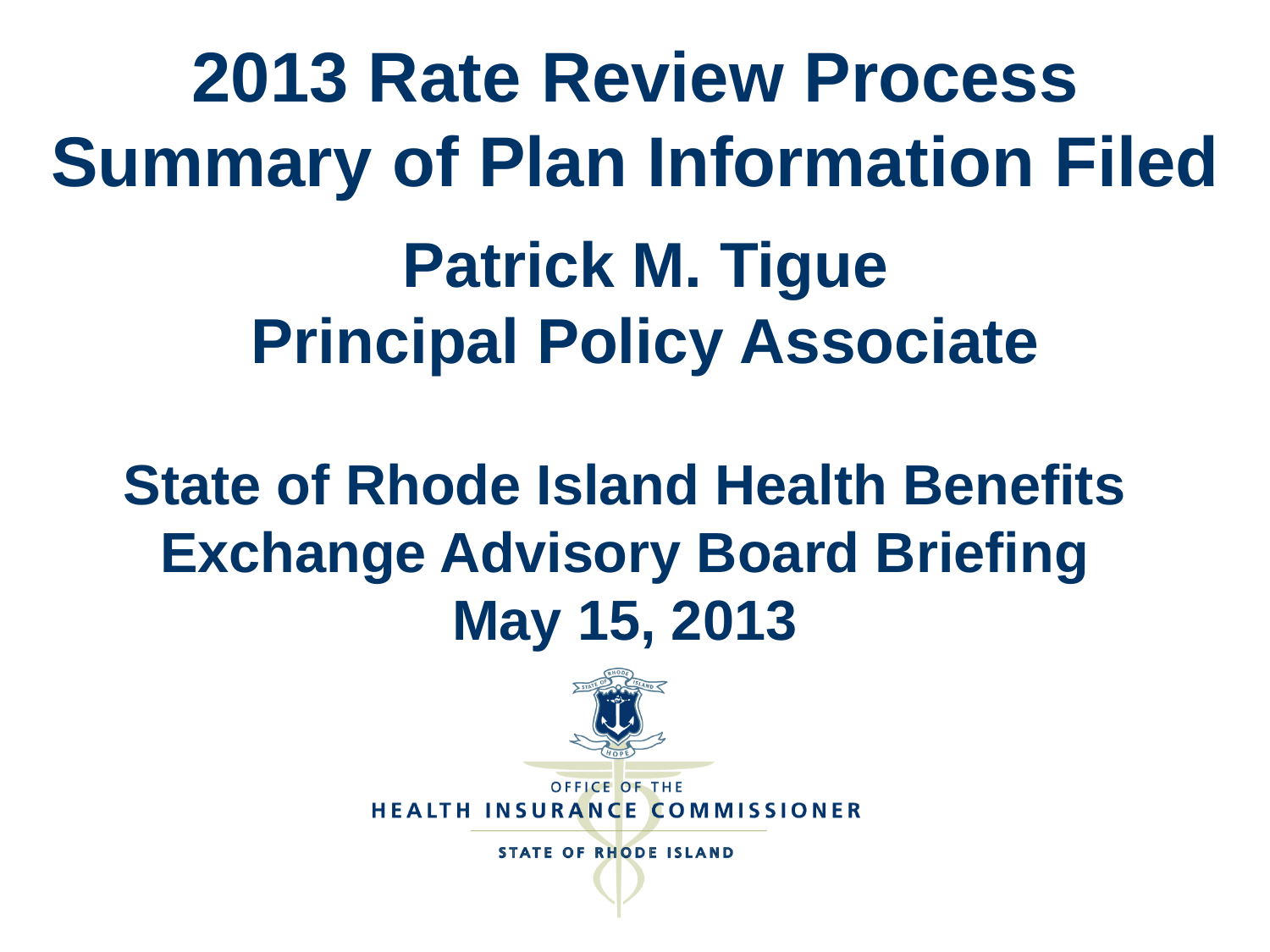

- Introduction
- Summary of Plan Information Filed
- Moving Forward

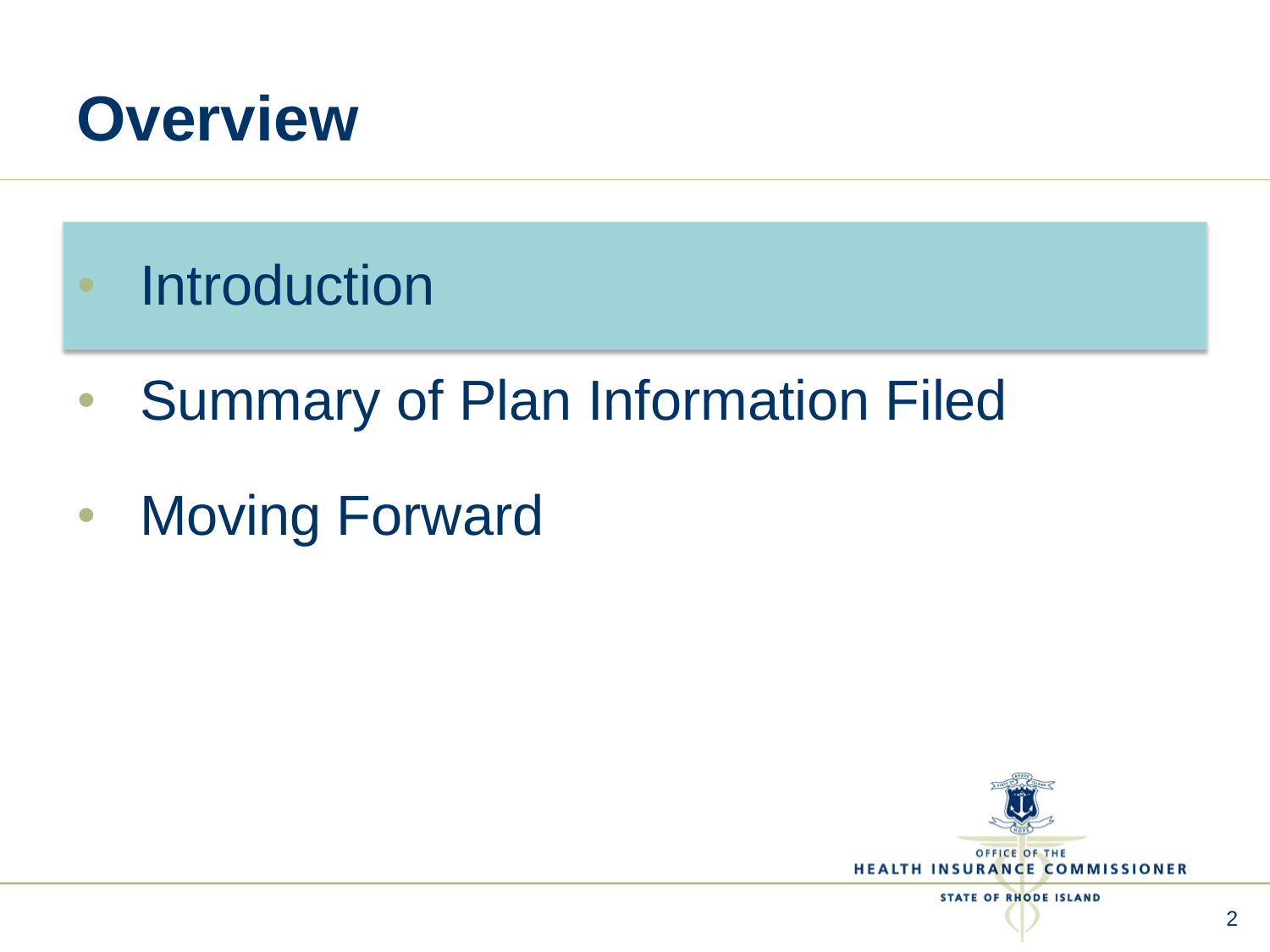## **Introduction**

- Commercial health insurance issuers have filed in the individual and small group markets and the State of Rhode Island Office of the Health Insurance Commissioner's (OHIC) review process has begun
- State of Rhode Island Health Benefits Exchange (Exchange) closely involved in review process from the outset
- Review process initially focused on review for completeness OFFICE OF THE **INSURANCE COMMISSIONER**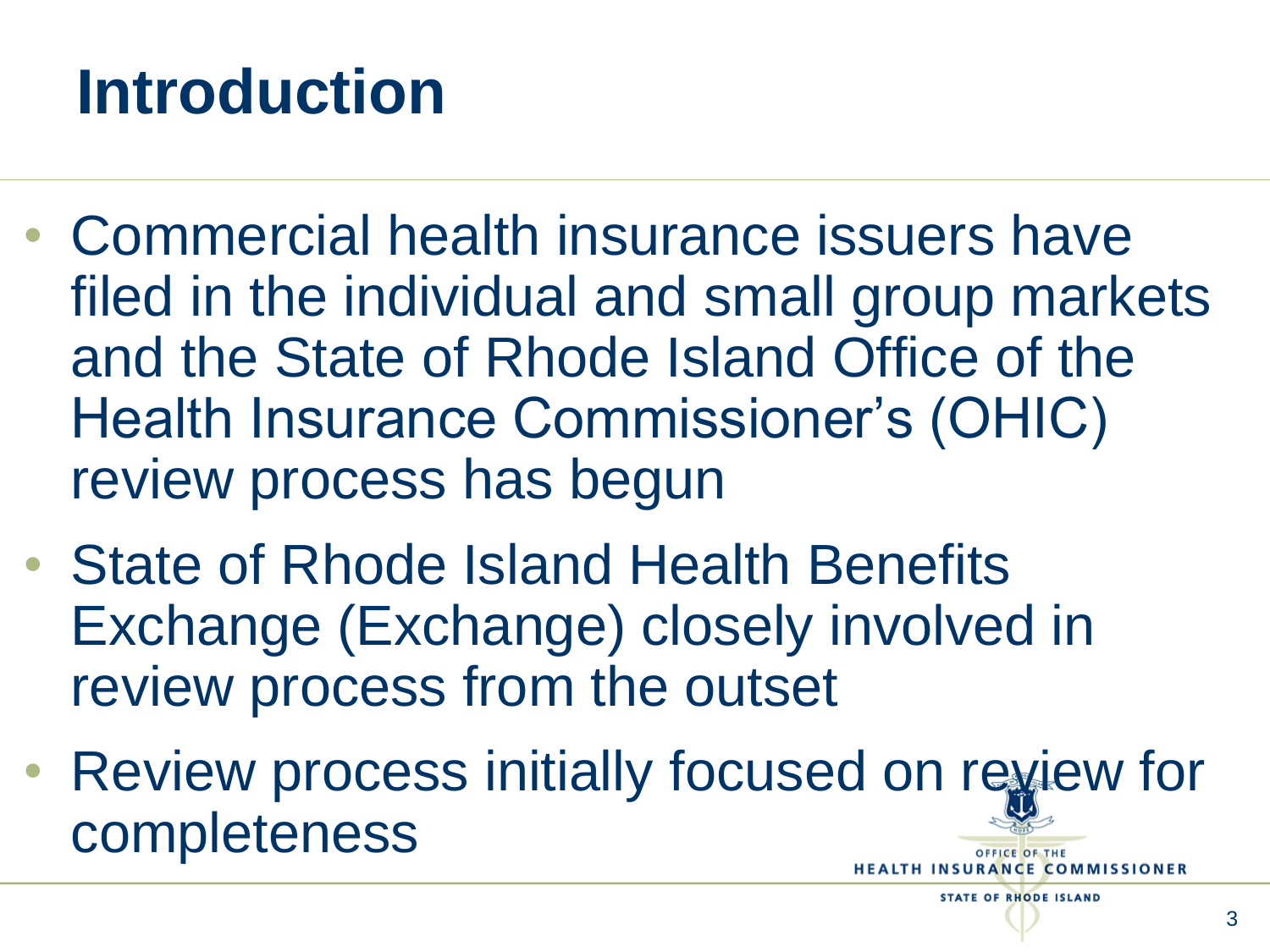# **Who Filed and in Which Markets?**

- Issuers who have filed:
	- ̶ Blue Cross Blue Shield of Rhode Island (BCBSRI): Individual and Small Group
	- ̶ Neighborhood Health Plan of Rhode Island (NHPRI): Individual and Small Group
	- ̶ Tufts Health Plan (Tufts): Small Group
	- ̶ United Healthcare (United): Small Group

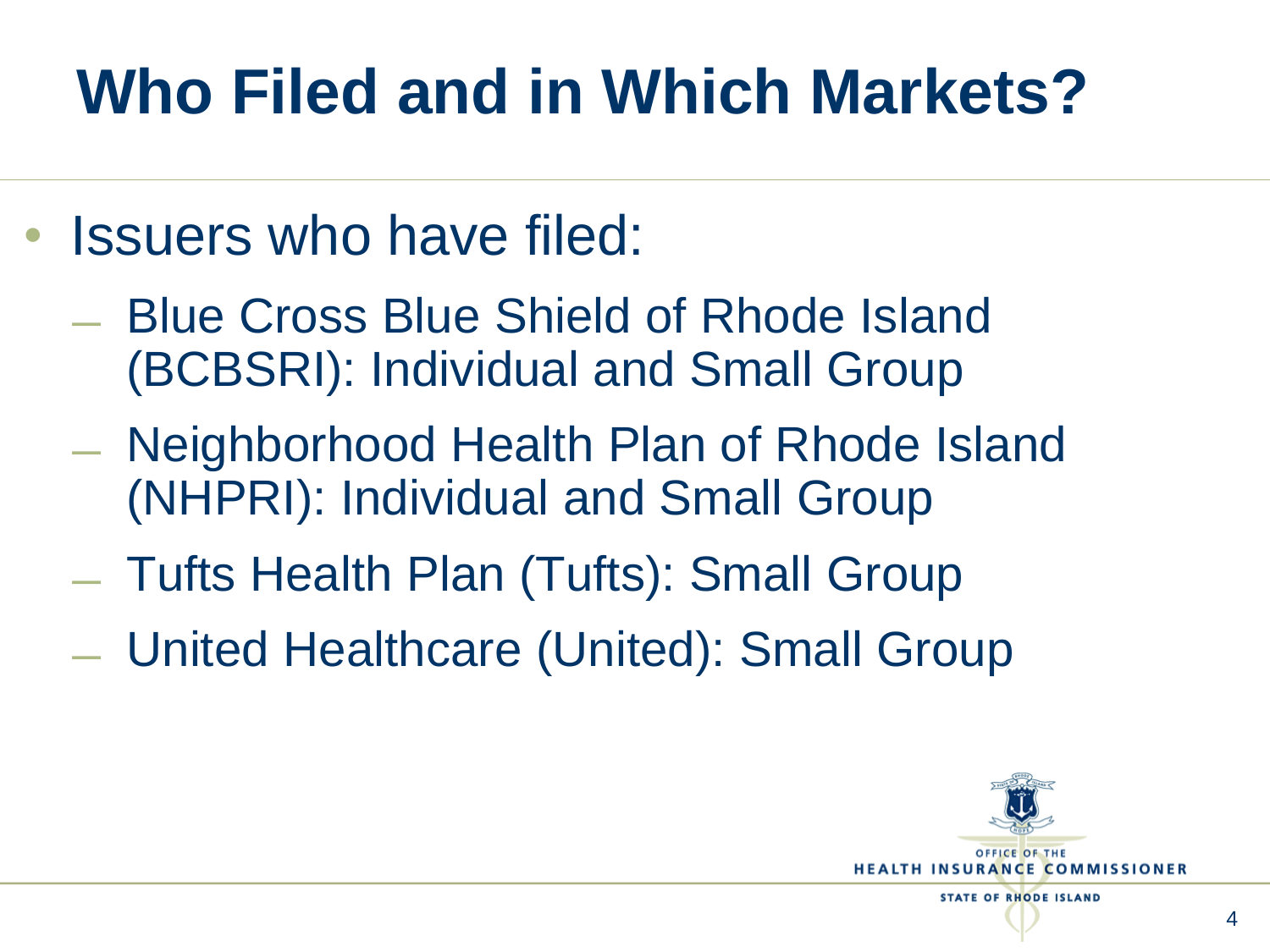

- Introduction
- Summary of Plan Information Filed
- Moving Forward

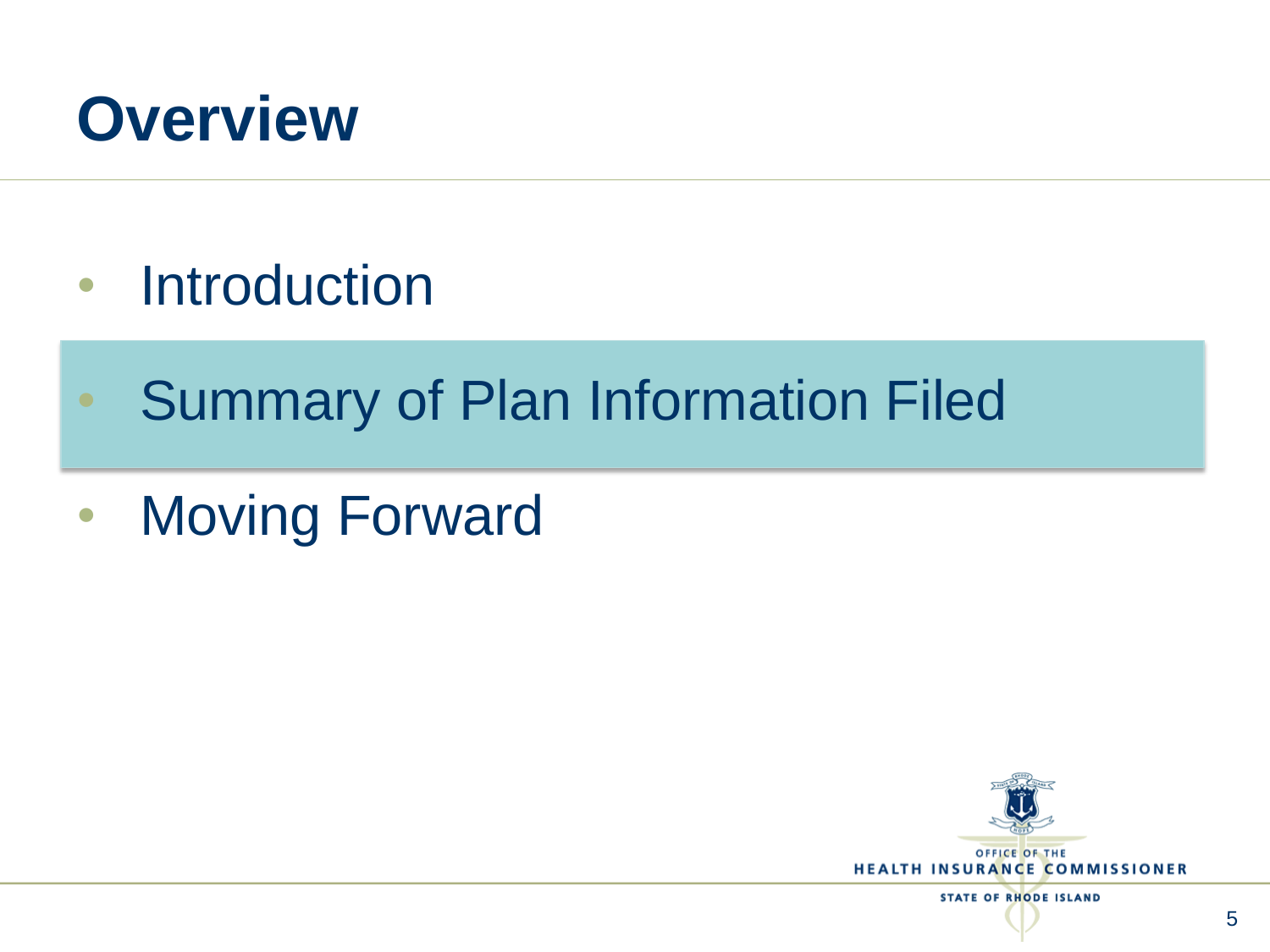## **BCBSRI: Individual Market Filing**

**BCBSRI Individual Market Plans Filed April 2013**

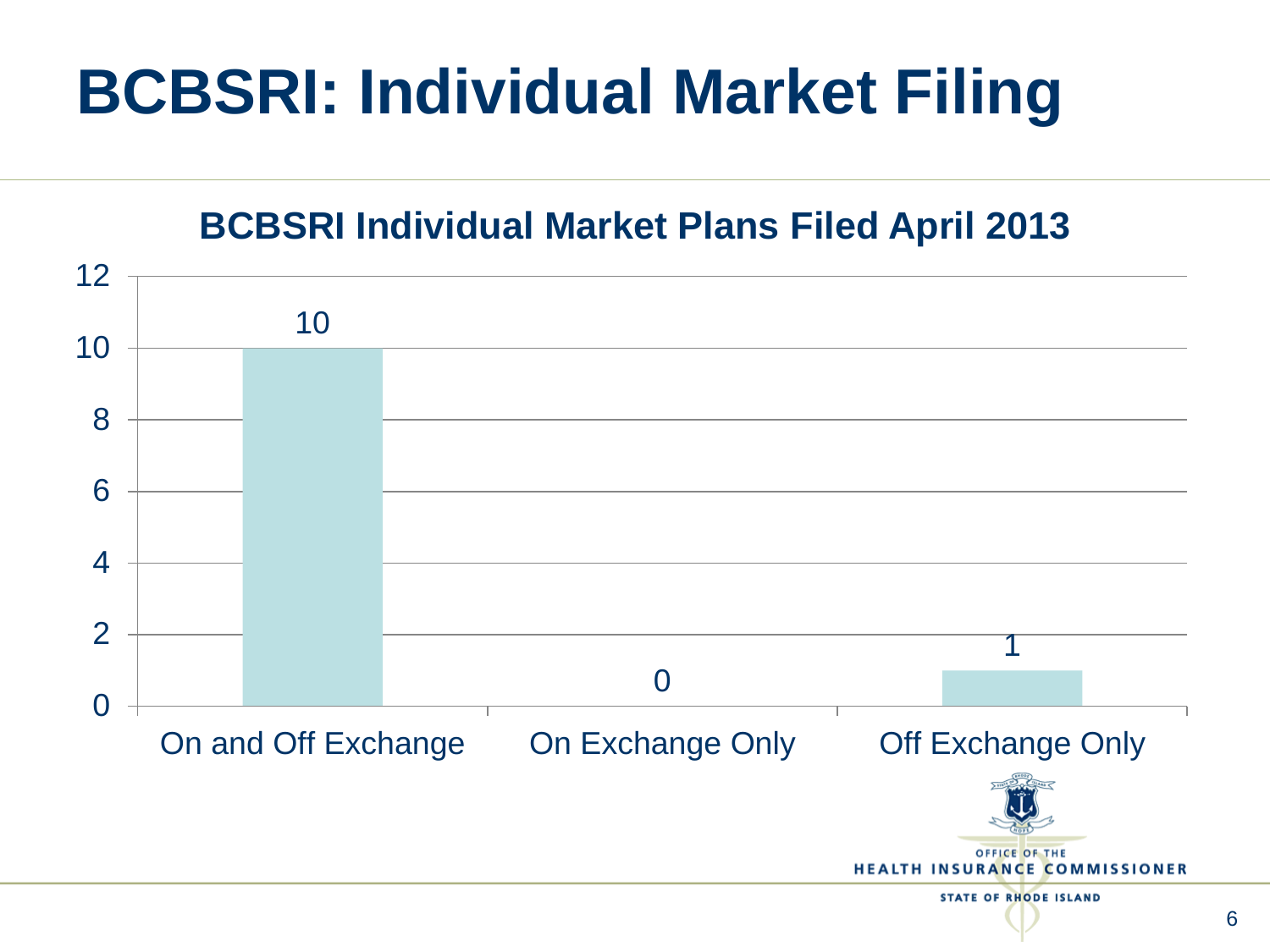### **NHPRI: Individual Market Filing**

#### **NHPRI Individual Market Plans Filed April 2013**

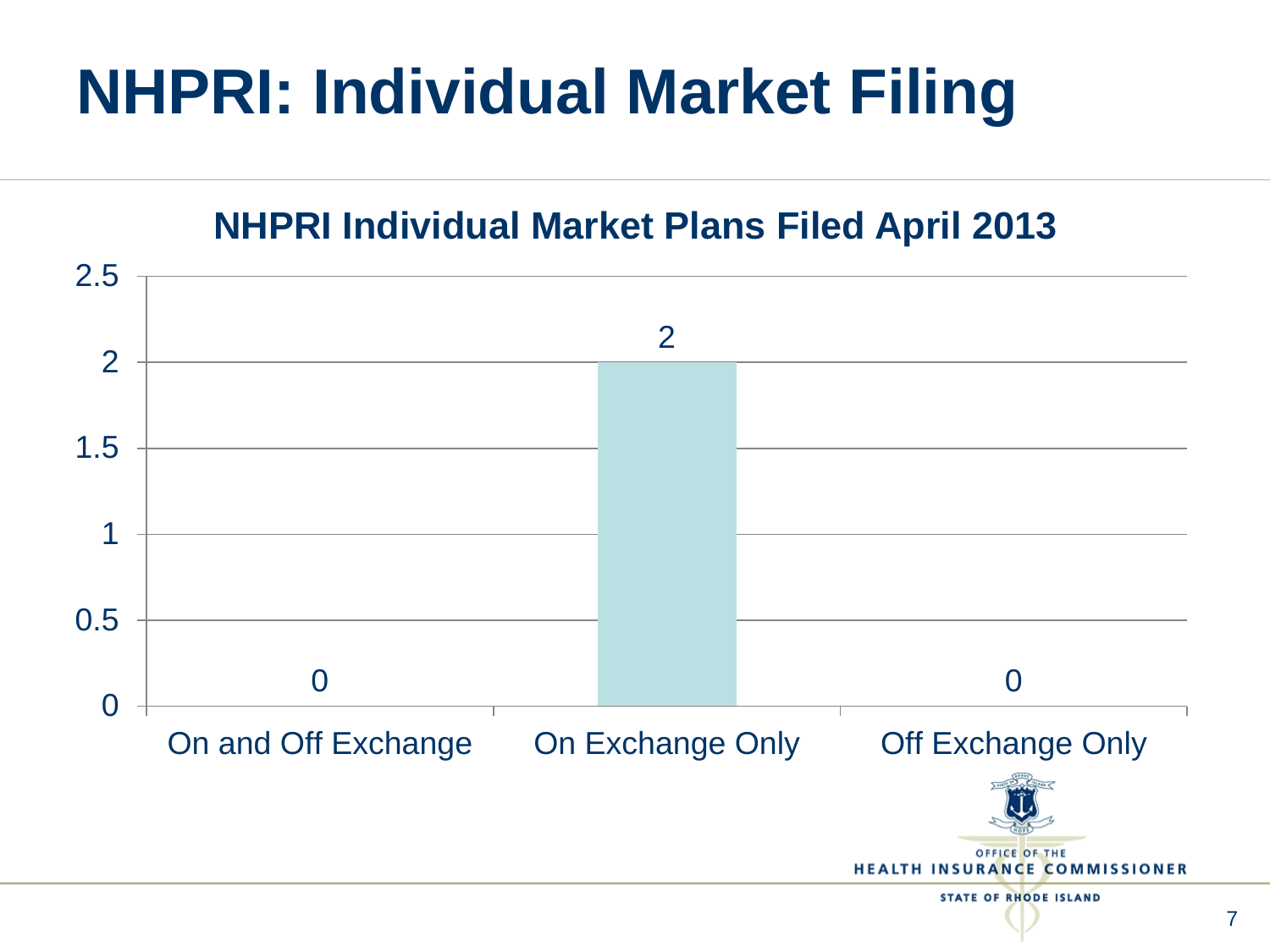#### **BCBSRI: Small Group Market Filing**

**BCBSRI Small Group Market Plans Filed April 2013**

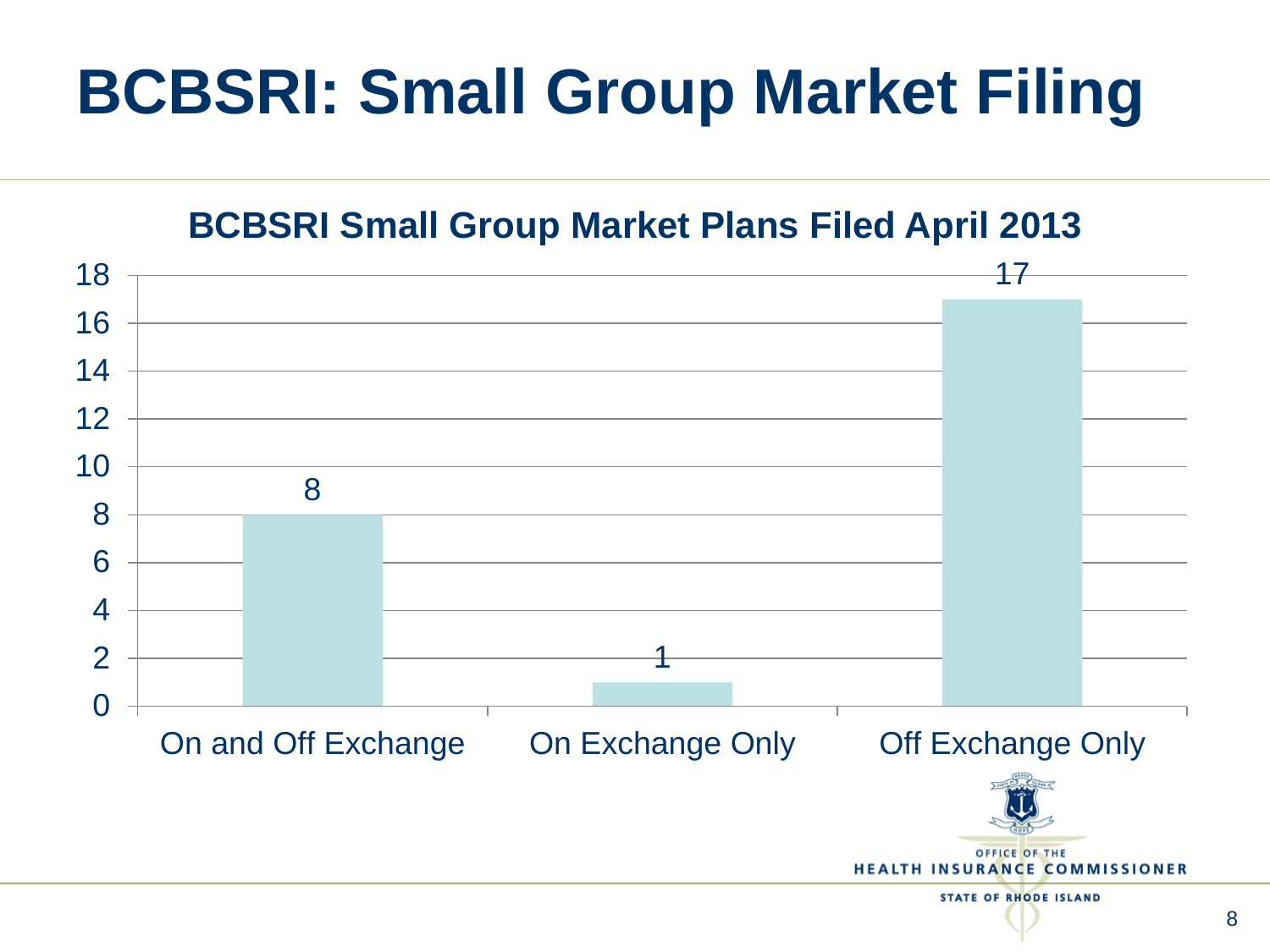#### **NHPRI: Small Group Market Filing**

**NHPRI Small Group Market Plans Filed April 2013**

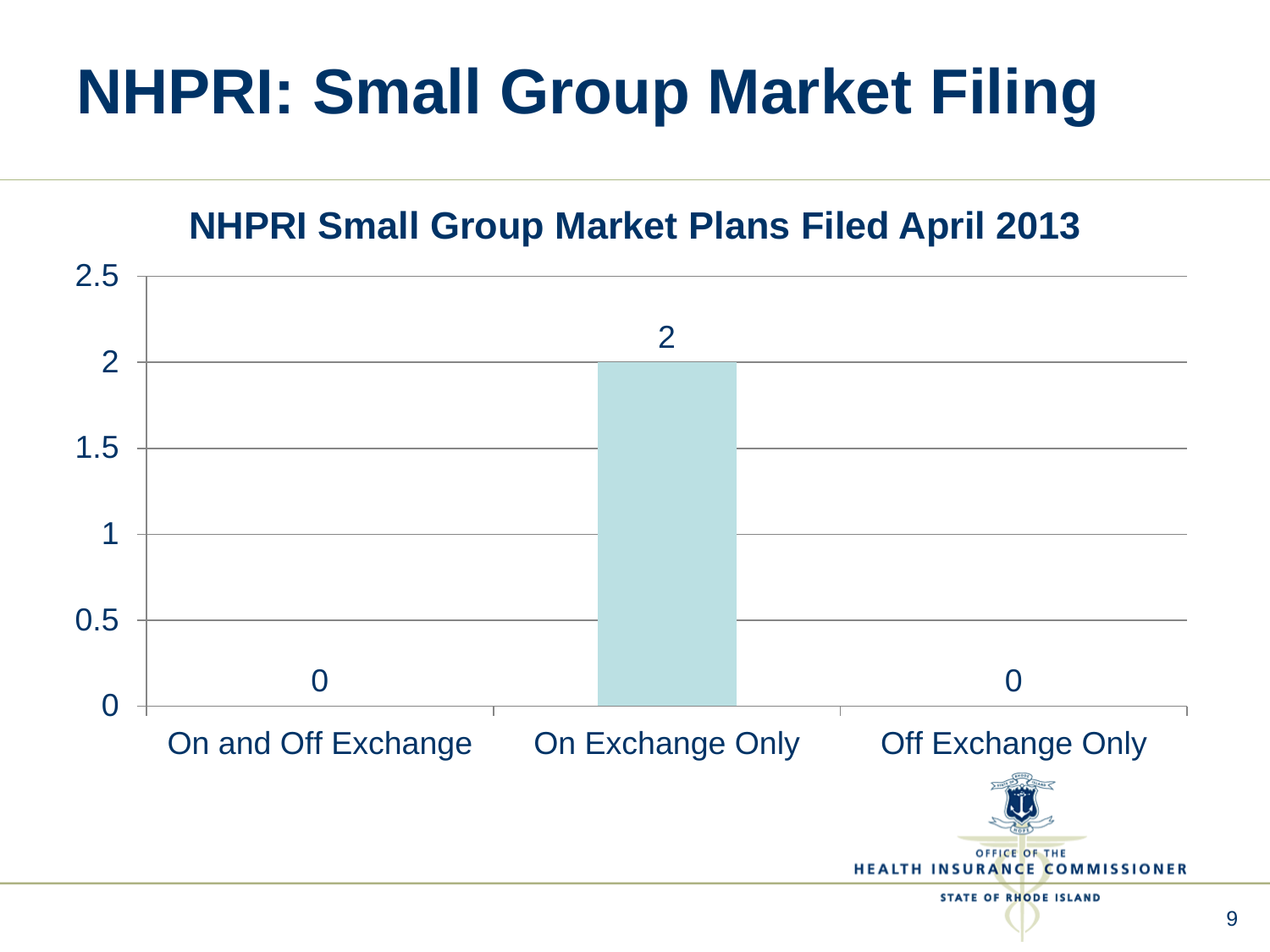#### **Tufts: Small Group Market Filing**

**Tufts Small Group Market Plans Filed April 2013**

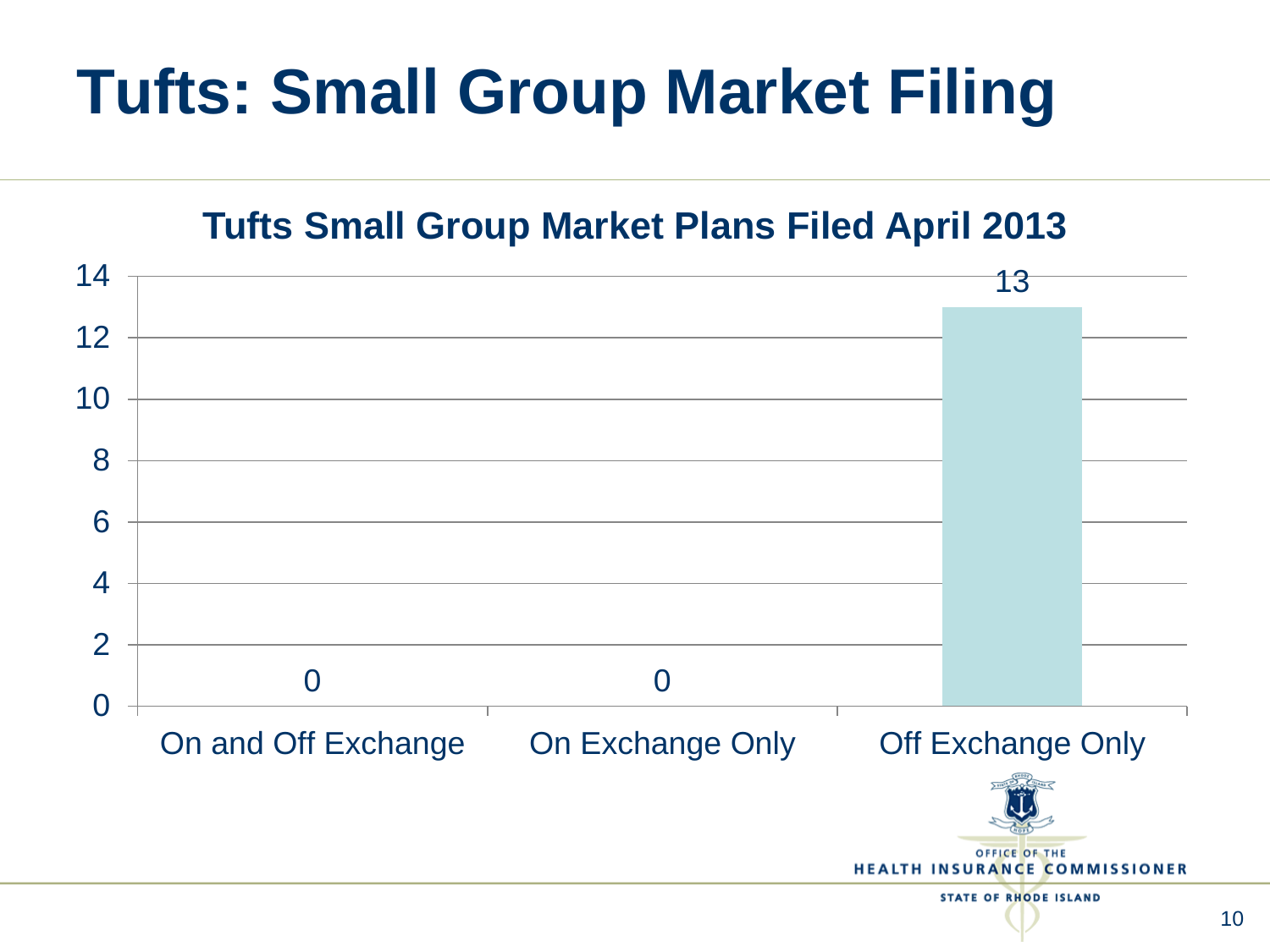#### **United: Small Group Market Filing**

**United Small Group Market Plans Filed April 2013**

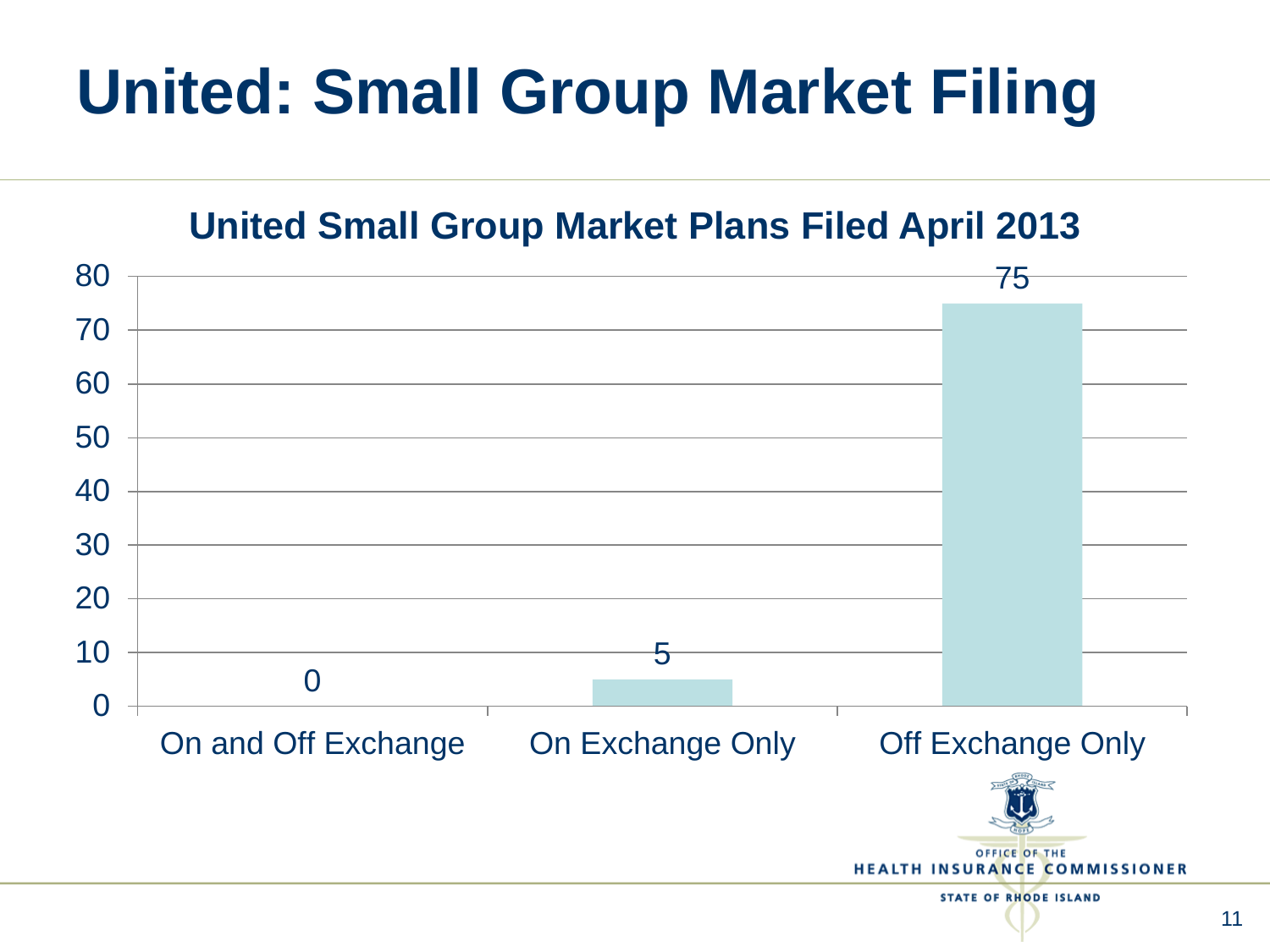

- Introduction
- Summary of Plan Information Filed
- **Moving Forward**